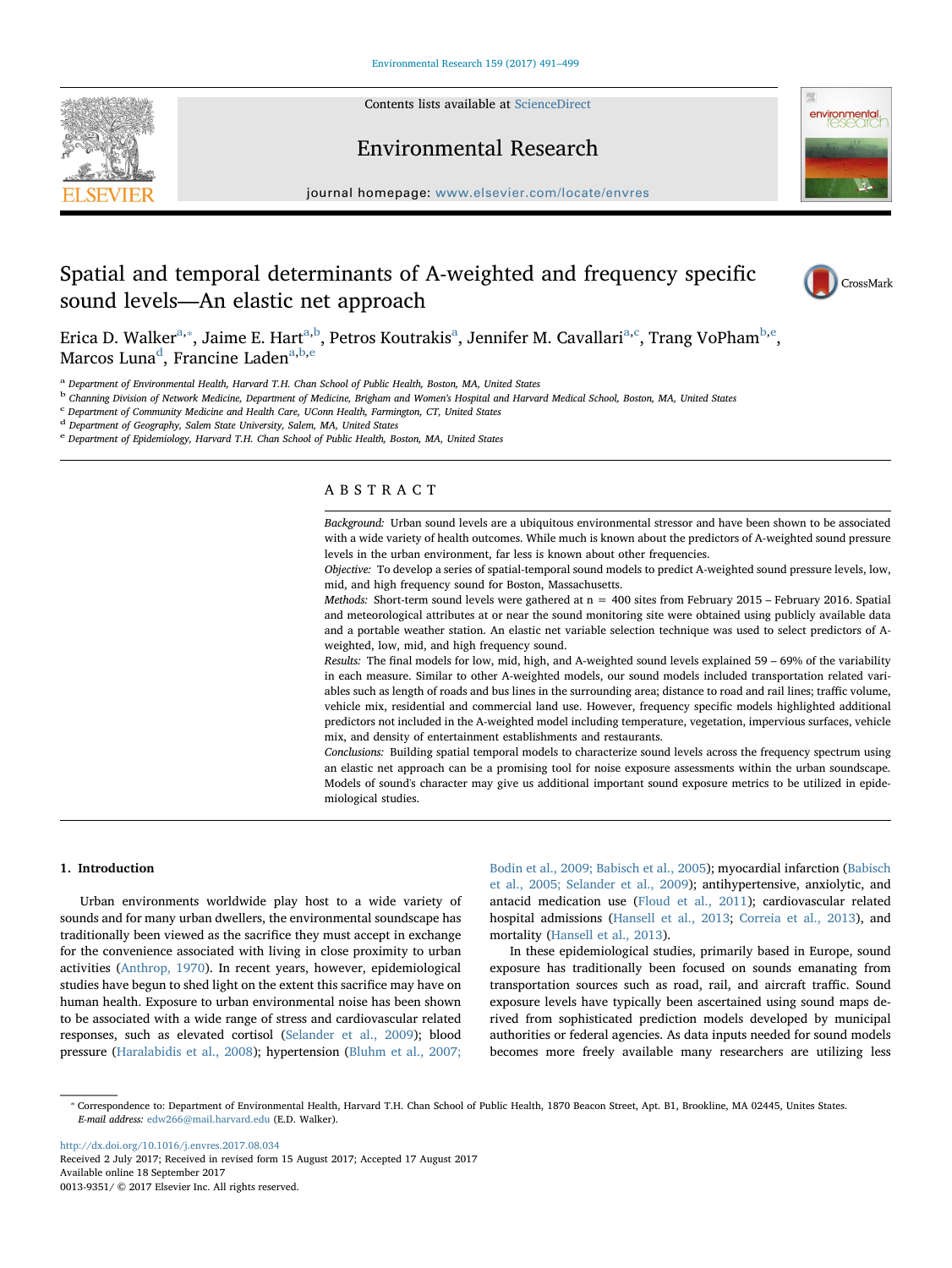computationally and financially costly—yet powerful—methods to construct models to predict sound levels. [\(Gulliver et al., 2015; Torija](#page-7-7) [and Ruiz, 2015; Aguilera et al., 2015; Goudreau et al., 2014; Zuo et al.,](#page-7-7) [2014; Xie et al., 2011; Seto et al., 2007](#page-7-7)). Such methods show promise as they tend to correlate strongly with gold-standard propagation models, allow for variable inputs unique to a given geographical area, allow for consideration of community noise overall and not just sounds from transportation sources, and can be built to match as closely as possible to models of common confounders such as air pollution.

The typical sound exposures modeled are metrics focused on a sound's loudness, typically the A-weighted decibel (dB(A)). The Aweighting system emphasizes the frequency range where the human ear is most sensitive, while discounting both higher and lower frequencies ([Alves-Pereira and Castelo Branco, 2007](#page-7-8)). However, a sound's frequency is the second component necessary to fully characterize sound. Existing epidemiological and occupational research suggests that in addition to a sound's loudness, its frequency profile is also an important characteristic to consider when assessing the relationship between noise and health outcomes ([Persson Waye et al., 2003;](#page-8-1) [Kumar et al.,](#page-8-2) [2008;](#page-8-2) [Chang et al., 2014](#page-7-9); [Walker et al., 2016\)](#page-8-3).

The goal of our study was to develop spatial-temporal models across the sound spectrum for the City of Boston that may be potentially used in future epidemiologic studies. Specifically, our goal was to collect representative measurements of low, mid, and high frequency noise and A-weighted sound throughout Boston; build models to predict low frequency, mid frequency, and high frequency sound and A-weighted sound throughout the city; and compare each of the frequency-specific models to the models for the commonly used A-weighted sound.

## 2. Materials and methods

## 2.1. Study area and sampling strategy

We conducted a sound monitoring campaign between February 2015 and February 2016 throughout the city of Boston, MA. Boston occupies an area of 124 square kilometers with an estimated population of close to 700,000 individuals, making it the largest city in New England and the 23rd most populated city in the United States (United States Census Bureau, 2010). To identify potential monitoring sites, we divided the City of Boston into  $500 \times 500$  m grid cells using ArcGIS (Redlands, CA, USA). Sites inaccessible for monitoring—e.g. sites located in the middle of a body of water or a road—were discarded. Once a list of all accessible potential sites was constructed ( $n = 525$ ), 400 site locations [\(Fig. 1](#page-2-0)) were randomly selected for monitoring by time of day (day: 7 a.m. – 7 p.m.; rush hour (7 a.m. - to 9 a.m. and 4 p.m. to 7 p.m.) night: 7 p.m. −7 a.m.), day of week (weekday: Monday – Friday; weekend: Saturday and Sunday), and season fall (September – November), winter (December – February), spring (March – May) and summer (June – August). Convenience sampling was also conducted in certain areas of the city to ensure adequate coverage of varied land use and urban activity.

# 2.2. Sound level collection

Each sampling location was visited once and ten-minutes of measurements were collected at each location. Sound data were collected using the Cirrus Optimus Red Octave Band Analyzer CR-162C (North Yorkshire, UK), at each of the center frequencies of octave bands (31.5, 63, 125, 250, 500, 1000, 4000, 8000, and 16,000 Hz). The microphone of the CR-162C was mounted on a camera tripod such that the microphone was at a height of 1.5 m and oriented perpendicular to the nearest road. The CR-162C was calibrated before and immediately after each monitoring session. Calibrations were performed at 90 dB(A) at a frequency of 1 kHz using a Cirrus Optimus acoustic calibrator CR-514 (North Yorkshire, UK). A windscreen was used regardless of weather conditions. The geographic location of each sampling site was confirmed using a Garmin GPSMAP

60Cx global positioning system (GPS). Onsite data collection consisted of capturing meteorological conditions (temperature, wind speed, relative humidity, dew point temperature) using a Kestrel 3500 Weather Meter/ Digital Psychrometer (Birmingham, MI, USA). Counts of road traffic and aircraft traffic and sound emanating from episodic events, such as barking dogs or ambulance sirens, were also collected in real time.

Spatial attributes at or near the sound monitoring site were obtained using publicly available data from the Commonwealth of Massachusetts Office of Geographic Information (MassGIS). The percentage of various land uses; building density; total counts of bus stops, entertainment establishments, "big box" stores, auto body shops, and restaurants; total length (in meters) of road networks, bus networks, and train networks were calculated within the following radial buffers: 25, 50, 100, 150, 200, 250, 300, 500, 1000 m around each sampling site. Distances to nearest interstate, major roadways, bus, train routes, hospital with emergency center, fire station, police station, and distance to the international airport (Logan International Airport), were also calculated. Road conditions including structural conditions, traffic counts, surface width, and elevation were obtained for the road closest to each sound monitoring site. Neighborhood socioeconomic factors such as mean age, population density, household income, racial composition, percentage of owner occupied units, educational attainment, marital status, unemployment, age of housing units, average tenure, and number of households with children under 18 were obtained for the Census tract where each sound monitoring site was located.

### 2.3. Noise measurements

The CR-162C logged data in 1s increments across the center frequencies ranging from 31.5 to 16,000 Hz resulting in 600 data points for each monitoring session. For each 1s, unweighted (decibel, dB) sound contributions from low frequency (31.5, 63, 125 Hz), mid frequency (250, 500, 1000 Hz), and high frequency (4000, 8000, and 16,000 Hz) sound was calculated by summing the appropriate center frequency decibels using the following equation given by [Bell and Bell](#page-7-10) [\(1993\):](#page-7-10)

$$
L = 10\log \left( \sum_{i=1}^{n} 10^{\frac{L_{p,i}}{10}} \right) \text{dB}
$$

Where  $L$  is the sound pressure level (in dB),  $n$  is the time period, which, in our case is 10-min, and  $L_{p,i}$  is the *i*th center frequency sound power level. This formula was also used to calculate the A-weighted decibel level for each 1 s interval by summing across each octave band center frequency from 31.5 to 16,000 Hz, after subtracting standard Aweighted penalties for each center frequency before summing ([Bell and](#page-7-10) [Bell, 1993\)](#page-7-10).

Average levels for low, mid, and high frequency and A-weighted sound over the course of the 10-min monitoring session  $(L_{ea,10})$  were calculated using the following formula:

$$
L_{eq,10} = \frac{10\log}{n} \left( \sum_{i=1}^{n} 10^{\frac{L_i}{10}} \right) dB, dB(A)
$$

Where n is the 600 1 s time samples in the 10-min period and  $L_i$  is the 1 s level determined for each frequency region or for the A-weighted sound level.

## 2.4. Spatial-temporal modeling approach

Separate linear regression models were developed to predict low frequency, mid frequency, high frequency, and A-weighted sound. An elastic net was used to determine which of the 239 spatial, temporal, and meteorological potential predictors available for each site to include in the final prediction models. The elastic net is a hybrid variable selection technique, based on penalties from both the least absolute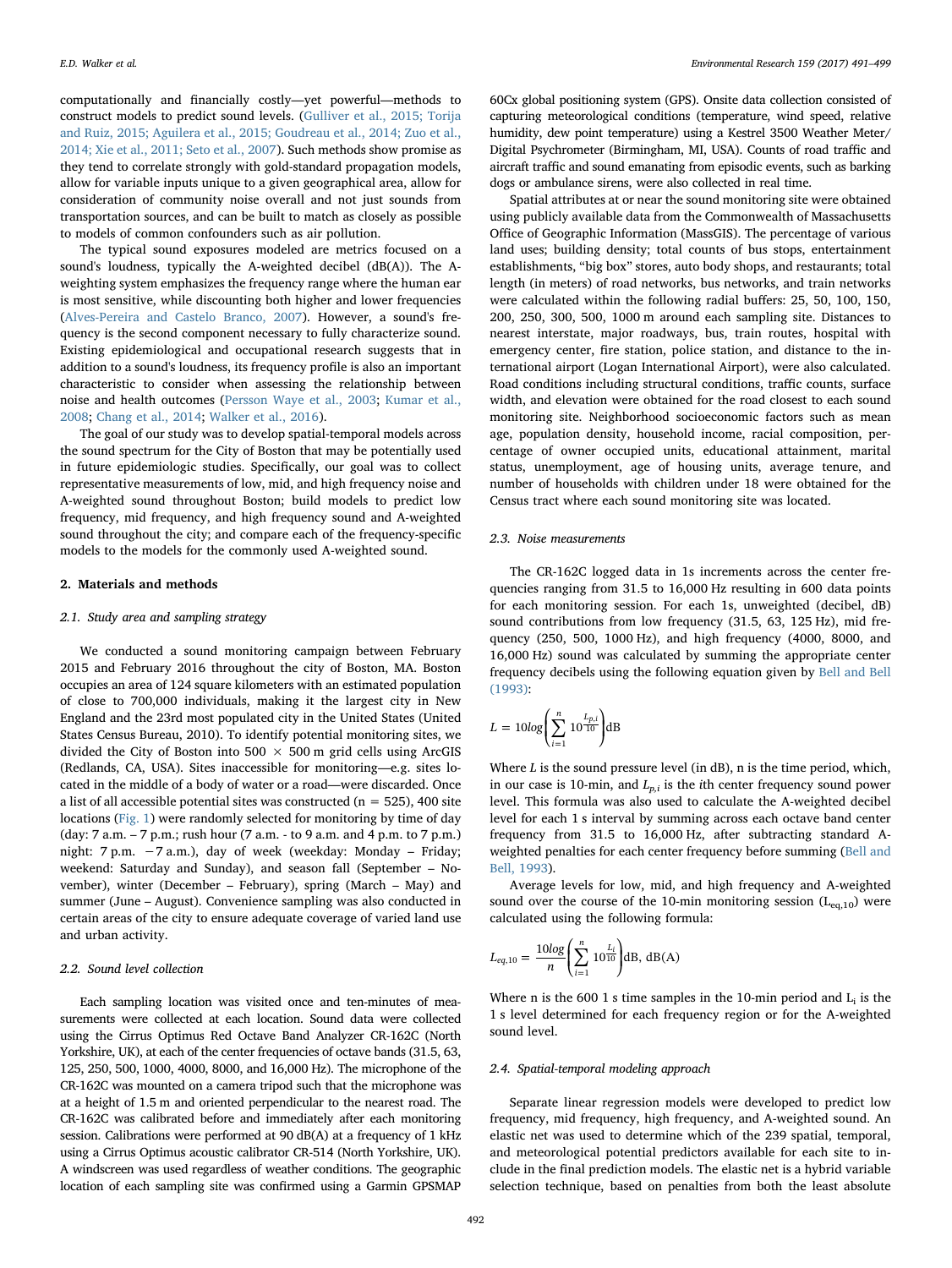<span id="page-2-0"></span>

Fig. 1. Sound monitoring locations ( $n = 400$ ) within the City of Boston.

shrinkage and selection operator approach (LASSO) and ridge regression variable selection approaches [\(Zou and Hastie, 2005](#page-8-4)). Variables are selected using the following optimization strategy:

$$
\hat{\beta}_0, \hat{\beta} = \operatorname{argmin} \left\{ \sum_{i=1}^n \left( y_i - \beta_0 - \sum_{j=1}^n \beta_j X_{ij} \right)^2 + \lambda \sum_{j=1}^p \left[ \frac{1}{2} (1 - \alpha) \beta_j^2 + \alpha + \beta_j + \alpha + \beta_j + \right] \right\}
$$

where  $0 \le \alpha \le 1$  is a penalty weight that approaches the LASSO technique as α approaches 1 and a ridge regression when α approaches 0 ([Zou and Hastie, 2005;](#page-8-4) [Waldmann et al., 2013](#page-8-5)).

The elastic net approach has been shown to outperform the LASSO technique by allowing for group selection and improving a model's prediction accuracy in the presence of high correlations between predictors as is the case here since we considered spatial predictors for various nested buffer sizes ([Zou and Hastie, 2005\)](#page-8-4). This variable selection technique has been used previously in genomics research but has, to our knowledge, never been used in spatial-temporal sound models [\(Sokolov et al., 2016](#page-8-6); [Hughey et al., 2015\)](#page-8-7). To make the effect estimates comparable, each of the continuous potential predictor

variables was scaled by its interquartile range (IQR). For all analyses an alpha level of 0.05 was used to determine statistical significance, and all analyses were conducted using SAS (version 9.4; SAS Institute Inc., Cary, N.C.).

## 2.5. Model fit and cross-validation

 $R<sup>2</sup>$  was used to assess the percentage of each sound metric level explained by its final prediction model. To determine the predicative accuracy of our final models, we performed cross-validation. The dataset of all sound measures and potential predictors was divided into training (90%) and validation (10%) sets. We built each of the regression models in the training dataset and then used the regression parameters from our final model to predict low frequency, mid frequency, high frequency, and A-weighted sound at the locations in the validation dataset. To assess the bias of our final models, we examined the correlation between the predicted and actual sound metric values, examined the intercepts and slopes from linear regressions of the predicted values on the measured values, and calculated the mean absolute percentage error (MAPE) [\(Gattorna, 1998](#page-7-11)).

$$
MAPE = \frac{\sum |Predicted - Actual|}{\sum Actual}
$$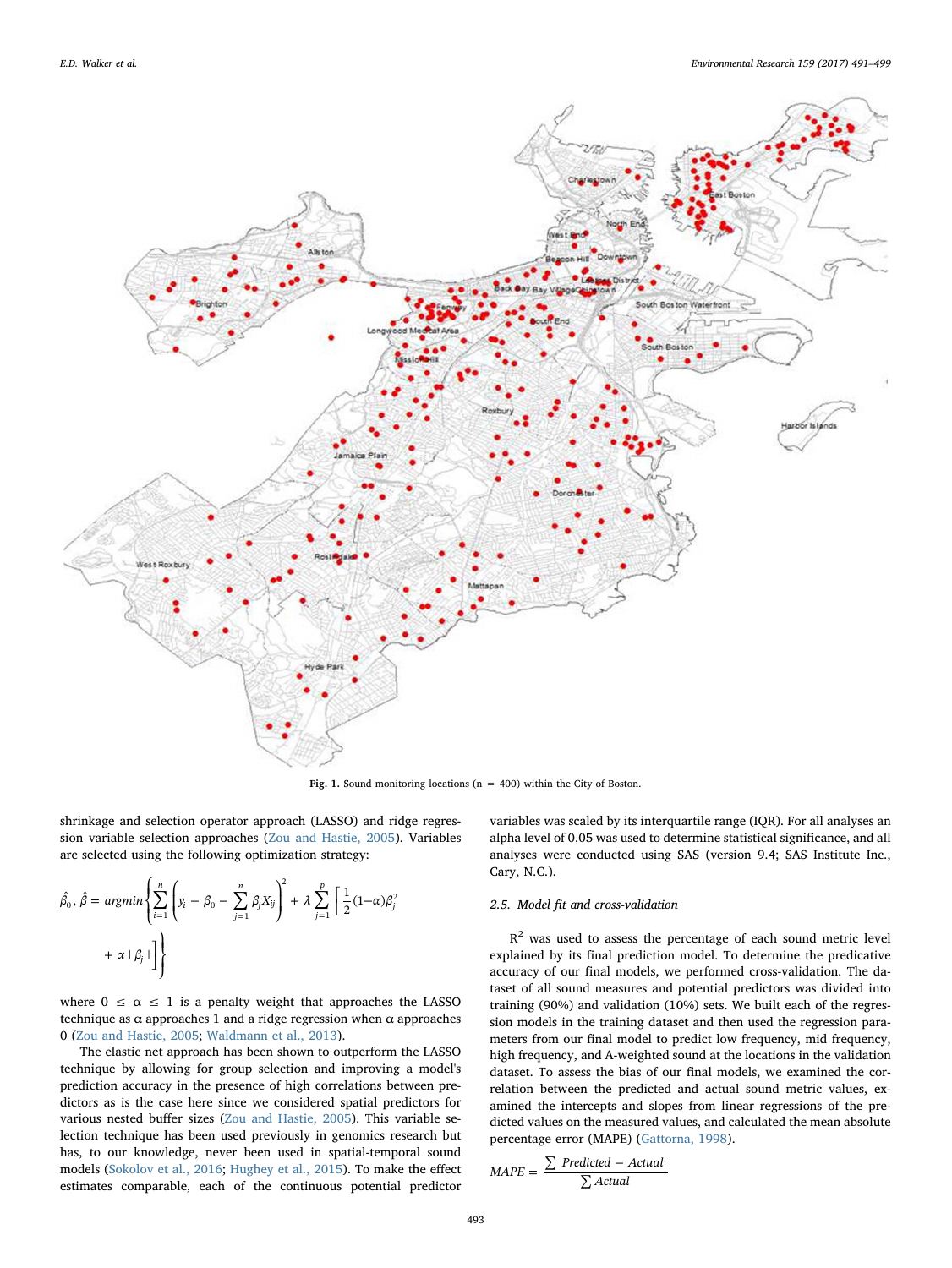#### <span id="page-3-0"></span>Table 1

Overall descriptive statistics for sound levels in Boston, Massachusetts (Mean (SD), Median (IQR), 10th and 90th values and Spearman correlations for low frequency (25–125 Hz), mid frequency (250–1000 Hz), high frequency (2000–16,000 Hz), and Aweighted sound ( $n = 400$  monitoring sites).

| Sound Level                                                                                | Mean (SD)                                         | <b>P50 (IOR)</b>                                      | <b>P10</b>                   | <b>P90</b>                   |
|--------------------------------------------------------------------------------------------|---------------------------------------------------|-------------------------------------------------------|------------------------------|------------------------------|
| Low Frequency (dB)<br>Mid Frequency (dB)<br>High Frequency (dB)<br>$A$ -weighted $(dB(A))$ | 70.7 (6.8)<br>62.4(7.6)<br>53.0(8.6)<br>60.7(7.9) | 70.5(10.1)<br>62.5(11.7)<br>52.8 (13.7)<br>60.5(12.6) | 61.6<br>53.1<br>42.1<br>51.1 | 79.3<br>71.6<br>63.1<br>70.2 |

## 3. Results

Summary statistics for sound levels are found in [Table 1](#page-3-0). Overall, the highest sound levels were observed in the low frequency range, while the lowest levels were observed in the high frequency range. Although correlations were high ( $r = 0.82-0.98$ ) between all the metrics, the A-weighted sound level was most highly correlated with the mid frequency range and least with the low frequency range [\(Table 2](#page-3-1)).

Of the 239 potential predictors considered, a total of 58 were included in at least one final prediction model. Descriptive statistics of these variables are presented as supplementary tables.

The regression coefficients and 95% confidence intervals (95%CI) for an IQR increase in each of the predictors included in the final elastic net selected models are presented in [Table 3.](#page-4-0)

Commercial land use within the 25- and 150-m buffers, residential land use within a 150-buffer, traffic counts, counts of heavy vehicles, surface width of nearest road, distance to nearest road, seasonality (fall), daytime, and weekday were included in all the final elastic-net selected sound models. For land use, percentages within the 150 m buffers seemed to have the strongest influence on decibel levels. Within this buffer size, commercial land use was associated with the largest decibel increases with high frequency sound levels while residential land was associated with the largest decibel decreases with high frequency sound ( $\beta = -1.6$ ; 95% CI:  $-2.4$ ,  $-0.74$ ). Across all models, traffic counts statistically significantly increased decibel levels—most notably with high frequency sound (β = 5.5; 95% CI: 4.0, 7.0). Vehicle mix—in particular, counts of heavy vehicles—was most strongly associated with low frequency sound. Characteristics of the nearest road found to be an important positive contributor to sound levels was the surface width of the nearest road. As the distance to nearest road increased, decibel levels for all sound models decreased, with the largest

#### <span id="page-3-1"></span>Table 2

Spearman correlations between low frequency (25–125 Hz), mid frequency (250–1000 Hz), high frequency (2000–16,000 Hz), and A-weighted sound (n = 400 monitoring sites).

|                                       | Low<br>Frequency<br>Sound<br>(dB) | Mid<br>Frequency<br>Sound<br>(dB) | High<br>Frequency<br>sound<br>(dB) | A-weighted<br>Sound<br>(dB(A)) |
|---------------------------------------|-----------------------------------|-----------------------------------|------------------------------------|--------------------------------|
| <b>Low Frequency</b><br>Sound<br>(dB) | 1.0                               | $0.86^{*}$                        | $0.82^{*}$                         | $0.84$ <sup>*</sup>            |
| <b>Mid Frequency</b><br>Sound         |                                   | 1.0                               | 0.93                               | 0.98                           |
| (dB)<br>High<br>Frequency             |                                   |                                   | 1.0                                | $0.97*$                        |
| sound<br>(dB)<br>A-weighted           |                                   |                                   |                                    | 1.0                            |
| Sound<br>(dBA)                        |                                   |                                   |                                    |                                |

<span id="page-3-2"></span>\* Indicates p-value < 0.0001.

decreases observed with sound in the mid frequency range ( $\beta = -1.2$ ; 95% CI: −2.0, −0.35). Temporally, the fall season was associated with statistically significantly decreased sound decibel levels as compared to the other seasons. Daytime sound measurements most prominently increased high frequency sound (β = 3.2; 95% CI: 2.1, 4.4) while with weekend sound measurements, the highest increases were observed with low frequency sound (β = 1.9; 95% CI: 0.86, 3.0).

For variables not intersecting all sound models, regarding land use, increasing transportation land use within 100 m was associated with statistically significant increases in low, high, and A-weighted sound levels, with the largest increases observed with high frequency sound (β  $= 0.28$ ; 95% CI: 0.15, 0.41). However, in larger buffers, these effects were mitigated, again most notably with high frequency sound. The presence of forest land use within 100 m of the monitoring site increased both high frequency and A-weighted sound levels in roughly the same fashion. While the elastic net found industrial, residential, recreational, and open land use to be important predictors for both Aweighted sound and sound across the frequency spectrum, none of these predictors had a statistically significant impact.

Lengths of bus routes, rail lines, and roads were included in final elastic net models. However, only the length of rail and road lines had statistically significant effects on sound levels—and most prominently, with high frequency sound. The length of rail lines within 1000 m was associated with an increase in high frequency sound (β = 0.89; 95% CI: 0.03, 1.8). While length of major roads within a 50 m buffer and all local roads within a 1000 m buffer both had similar impacts on increasing high frequency sound, it was the local roads that were statistically significant (β = 1.7; 95% CI: 0.54, 2.8).

Counts of buildings, bus stops, big box stores, restaurants, and entertainment establishments within radial buffers were found to be important sound level predictors. Only counts of bus stops within a 100-m buffer and counts of entertainment establishments within a 500 m buffer were statistically significant. Counts of bus stops were associated with nearly identical increases in decibel levels for mid frequency, high frequency, and A-weighted sound, with the highest effects observed with high frequency sound (β = 1.9; 95% CI: 0.72, 3.1). Counts of entertainment establishments were found to uniquely increase high frequency sound (β = 0.31; 95% CI: 0.004, 0.61).

Distances to nearest road, open space area, fire station, police station, and rail line were selected into the sound models as important contributors to sound levels. Low frequency sound was uniquely found to decrease as distance to nearest open space area increased (β = −0.76; 95% CI: −1.3, −0.18). Distance to nearest police station uniquely influenced high frequency sound (β = 1.0; 95% CI: 0.12, 2.0). As distance to nearest rail line increased was shown to decrease mid, high, and A-weighted sound levels with the largest decreases seen with mid frequency sound (β = −0.87; 95% CI: −1.5, −0.20).

Temperature was the only meteorological variable found to be an important predictor of increases in low and mid frequency sound and only in the smallest buffers (50 and 100 m). Temperature was found to most notably increase low frequency sound (β = 0.55; 95% CI: 0.14, 0.95). Vegetation and impervious surfaces were also selected as important predictors of sound levels. The largest impacts of vegetation on sound levels were observed with low frequency sound within a 25 m buffer (β =  $-1.1$ ; 95% CI:  $-0.27$ ). This association decreased with larger buffers with mid-frequency sound only and this effect did not remain statistically significant. For impervious surfaces, only high frequency sound increased but this effect was not statistically significant.

Model cross validation results are shown in [Table 4.](#page-5-0) The proportion of variance explained by the predictors included in the model was largest for the high frequency model ( $R^2 = 0.69$ ) and lowest for the mid frequency model ( $R^2 = 0.59$ ). The correlations between the actual and predicted values were strong for all models ( $r \geq 0.85$ ). The intercept and slope for the regressions between actual and predicted values suggest that the models tended to predict well as the slope values were all close to 1. The MAPE values suggest that on average, all model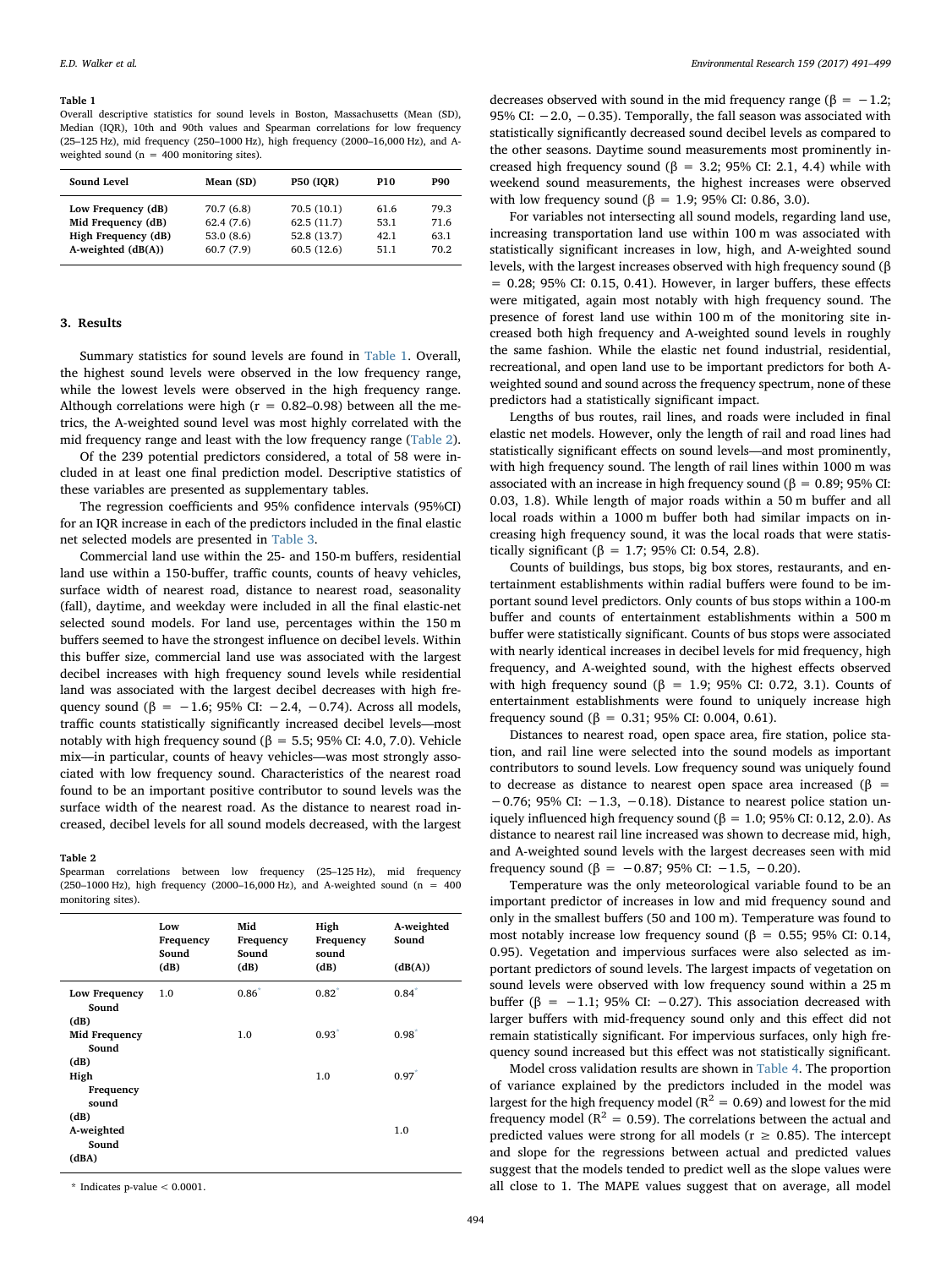# <span id="page-4-0"></span>Table 3

Spatial –temporal models (ß, 95% CI) for predicting Low Frequency (25–125 Hz), Mid Frequency (250–1000 Hz), High Frequency (2000–16,000 Hz), and A-weighted Sound (n = 400 monitoring sites).

| Determinants                                             | Low Frequency Sound<br>(dB) | <b>Mid Frequency Sound</b><br>(dB) | <b>High Frequency sound</b><br>(dB)           | A-weighted Sound<br>(dB(A)) |
|----------------------------------------------------------|-----------------------------|------------------------------------|-----------------------------------------------|-----------------------------|
| <b>Land Use</b>                                          |                             |                                    |                                               |                             |
| Commercial buffers<br>25 <sub>m</sub>                    | 0.19<br>$(-0.24, 0.61)$     | 0.27<br>$(-0.23, 0.76)$            | 0.007<br>$(-0.53, 0.55)$                      | 0.21<br>$(-0.29. 0.730)$    |
| 100 <sub>m</sub>                                         |                             | 0.13(0.06, 0.20)                   |                                               |                             |
| 150 m                                                    | 0.04<br>$(-0.93, 1.00)$     | $-0.32$<br>$(-1.40, 0.80)$         | 2.40<br>$(-1.10, 5.90)$                       | 1.40<br>$(-1.70, 4.60)$     |
| 200 m                                                    |                             |                                    | $-2.08$<br>$(-6.40, 0.76)$                    | $-1.30$<br>$(-4.40, 1.80)$  |
| Industrial 500 m buffer                                  | 0.28<br>$(-0.18, 0.73)$     |                                    |                                               |                             |
| <b>Transportation buffers</b><br>50 <sub>m</sub>         |                             |                                    | $-0.07$                                       | $-0.09$                     |
| 100 <sub>m</sub>                                         | 0.06                        |                                    | $(-0.20, 0.05)$<br>0.28                       | $(-0.20, 0.03)$<br>0.24     |
|                                                          | (0.007, 0.12)               |                                    | (0.15, 0.41)                                  | (0.12, 0.37)                |
| $1000 \text{ m}$                                         |                             | $-1.10$<br>$(-1.90, -0.48)$        | $-1.6$<br>$(-2.4, -0.74)$                     | $-1.20$<br>$(-1.90, -0.40)$ |
| Residential buffers                                      |                             |                                    |                                               |                             |
| 100 <sub>m</sub>                                         | $-0.92$<br>$(-4.80, 2.90)$  |                                    |                                               |                             |
| 150 m                                                    | 1.40<br>$(-3.80, 6.50)$     | $-1.30$<br>$(-2.90, 0.36)$         | 2.30<br>$(-2.60, 7.30)$                       | $-0.14$<br>$(-1.80, 1.50)$  |
| 200 m                                                    |                             |                                    | $-2.70$<br>$(-7.03, 1.90)$                    |                             |
| 250 m                                                    | $-0.45$<br>$(-2.70, 1.80)$  |                                    |                                               |                             |
| Recreational buffers<br>100 <sub>m</sub>                 |                             |                                    | 0.02                                          |                             |
| $1000 \text{ m}$                                         |                             |                                    | $(-0.05, 0.09)$<br>0.37                       |                             |
| Open Land buffers                                        |                             |                                    | $(-0.33, 1.10)$                               |                             |
| 25 <sub>m</sub>                                          | $-0.06$                     |                                    |                                               |                             |
| 50 <sub>m</sub>                                          | $(-0.17.0.05)$              |                                    | $-0.04$<br>$(-0.22, 0.14)$                    | 0.02<br>$(-0.11, 0.15)$     |
| 200 m                                                    |                             |                                    | 0.34<br>$(-0.26, 0.94)$                       |                             |
| 250 m                                                    |                             |                                    | $-0.36$<br>$(-0.97, 0.25)$                    |                             |
| 300 m                                                    | $-0.02$<br>$(-0.14, 0.10)$  |                                    |                                               |                             |
| Forest 100 m buffer                                      |                             |                                    | 0.09<br>(0.02, 0.16)                          | 0.07<br>(0.01, 0.13)        |
| Lengths<br><b>Bus Routes buffers</b>                     |                             |                                    |                                               |                             |
| 50 <sub>m</sub>                                          | 0.33                        |                                    |                                               |                             |
| 250 m                                                    | $(-0.09, 0.75)$             | 0.30                               | $-0.68$                                       | $-0.81$                     |
|                                                          |                             | $(-0.44, 1.0)$                     | $(-3.10, 1.70)$                               | $(-3.10, 1.50)$             |
| 300 m                                                    | 0.63<br>$(-0.01, 1.40)$     |                                    | 1.20                                          | 1.10<br>$(-1.40, 3.60)$     |
| 500 m                                                    |                             |                                    | $(-1.40, 3.80)$<br>$-0.37$<br>$(-2.01, 1.03)$ |                             |
| Rail Lines buffers<br>500 m                              | 0.53                        |                                    | 0.14                                          |                             |
| $1000 \text{ m}$                                         | $(-0.04, 1.10)$             |                                    | $(-0.83, 1.10)$<br>0.89<br>(0.03, 1.8)        |                             |
| All Roads buffers                                        |                             |                                    |                                               |                             |
| 25 <sub>m</sub>                                          | $-0.005$ ( $-1.30$ , 1.30)  |                                    |                                               |                             |
| 50 m                                                     | 0.42<br>$(-0.79, 1.60)$     |                                    | 0.002<br>$(-1.70, 1.70)$                      | 1.00<br>$(-0.51, 2.50)$     |
| Major Roads 50 m buffer                                  |                             | 1.00<br>$(-0.19, 2.30)$            | 1.60<br>$(-0.25.3.50)$                        |                             |
| Class 3 Roads 25 m buffer<br>Class 5 Roads 1000 m buffer |                             |                                    | 0.08<br>$(-0.005, 0.18)$<br>1.70              |                             |
|                                                          |                             |                                    | (0.54, 2.80)                                  |                             |
| <b>Counts with Buffers</b>                               |                             |                                    |                                               |                             |

Buildings

(continued on next page)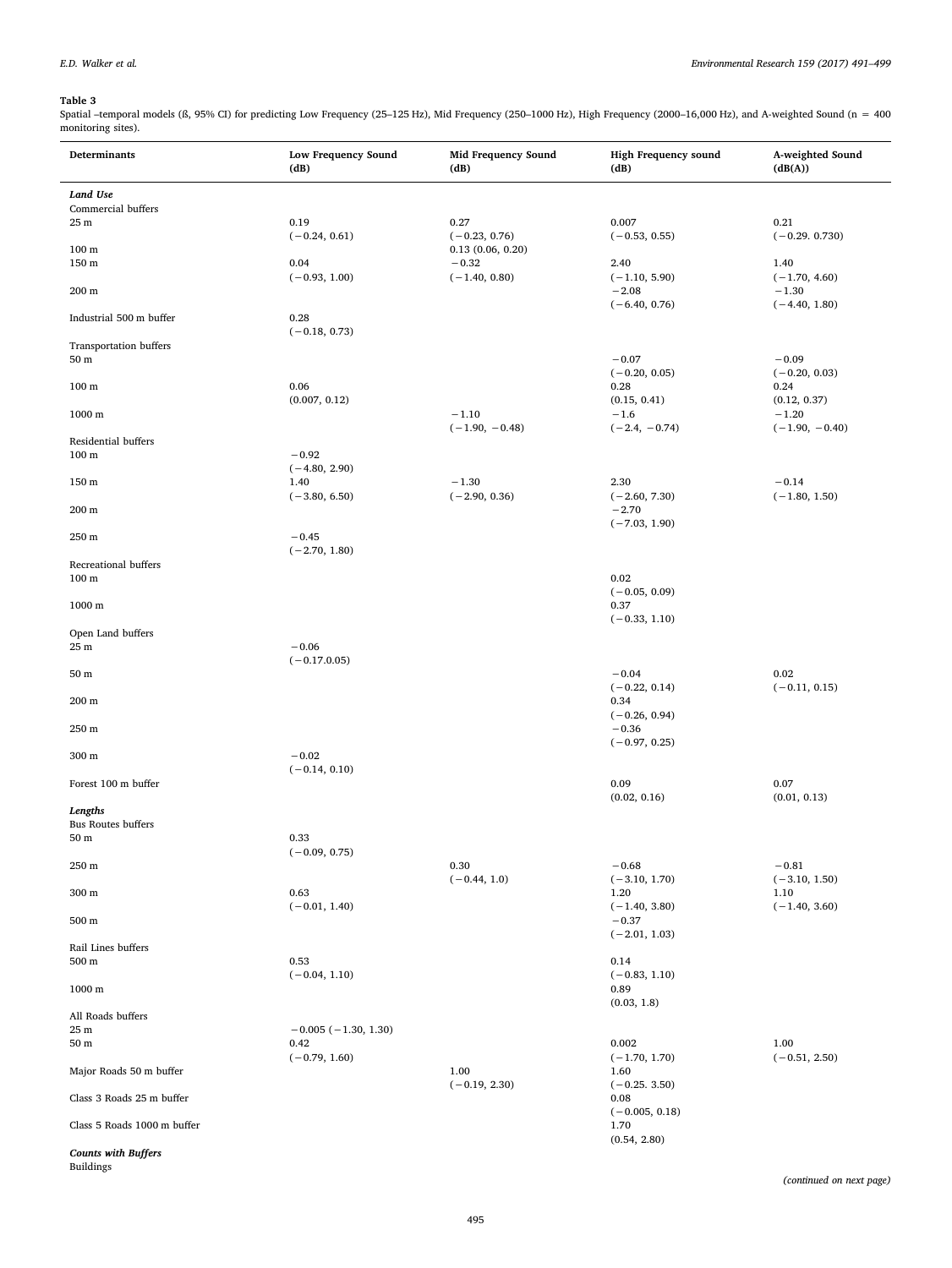# Table 3 (continued)

| <b>Determinants</b>                       | Low Frequency Sound<br>(dB) | <b>Mid Frequency Sound</b><br>(dB) | <b>High Frequency sound</b><br>(dB) | A-weighted Sound<br>(dB(A)) |
|-------------------------------------------|-----------------------------|------------------------------------|-------------------------------------|-----------------------------|
|                                           |                             |                                    |                                     |                             |
| 50 m                                      | $-0.91$                     |                                    |                                     |                             |
|                                           | $(-2.60, 0.83)$             |                                    |                                     |                             |
| 100 <sub>m</sub>                          | $-0.46$                     | $-0.79$                            |                                     |                             |
| 150 m                                     | $(-2.40, 1.05)$             | $(-2.10, 0.50)$                    |                                     | $-1.30$                     |
|                                           |                             |                                    |                                     | $(-2.70, 0.04)$             |
| <b>Bus Stops</b>                          |                             |                                    |                                     |                             |
| 25 <sub>m</sub>                           |                             |                                    |                                     | 0.80                        |
|                                           |                             |                                    |                                     | $(-0.16, 1.80)$             |
| 100 <sub>m</sub>                          |                             | 1.60                               | 1.90                                | 1.60                        |
|                                           |                             | (0.18, 3.00)                       | (0.72, 3.10)                        | (0.42, 2.80)                |
| 150 m                                     | 1.00                        | 0.06                               |                                     |                             |
|                                           | (0.09, 2.00)                | $(-1.40, 1.50)$                    |                                     |                             |
| Big Box Stores 300 m                      |                             |                                    | $1.20 (-0.22, 2.50)$                |                             |
| Entertainment Establishments 500 m        |                             |                                    | 0.31                                |                             |
|                                           |                             |                                    | (0.004, 0.61)                       |                             |
| Restaurants 100 m                         | 0.05                        |                                    |                                     |                             |
| Distances(in meters)                      | $(-0.06, 0.16)$             |                                    |                                     |                             |
| Nearest Road                              | $-0.64$                     | $-1.20$                            | $-0.72$                             | $-1.10$                     |
|                                           | $(-1.30, 0.07)$             | $(-2.00, -0.35)$                   | $(-1.60, 0.17)$                     | $(-1.90, -0.29)$            |
| Nearest Open Space Area                   | $-0.76$                     |                                    |                                     |                             |
|                                           | $(-1.30, -0.18)$            |                                    |                                     |                             |
| <b>Nearest Fire Station</b>               | $-0.07$                     | $-0.23$                            |                                     |                             |
|                                           | $(-0.75, 0.61)$             | $(-1.00, 0.57)$                    |                                     |                             |
| Nearest Police Station                    |                             |                                    | 1.00                                |                             |
|                                           |                             |                                    | (0.12, 2.00)                        |                             |
| Nearest Rail Line                         |                             | $-0.87$ ( $-1.50$ , $-0.20$ )      | $0.03$ ( $-0.75, 0.82$ )            | $-0.69(-1.40, -0.01)$       |
| <b>Nearest Road Conditions</b>            |                             |                                    |                                     |                             |
| Surface Width                             | 0.93(0.21, 1.60)            | $0.79$ ( $-0.05$ , 1.60)           | 1.40 (0.53, 2.30)                   | 1.00(0.15, 1.90)            |
| Terrain                                   |                             |                                    | $-0.37$ ( $-2.70$ , 1.90)           | $-0.96$ ( $-3.20$ , 1.30)   |
| <b>Traffic Counts</b>                     | 3.10                        | 3.80                               | 5.50                                | 4.20                        |
|                                           | (1.90, 4.20)                | (2.40, 5.20)                       | (4.00, 7.00)                        | (2.80, 5.50)                |
| Heavy Vehicle Counts                      | 0.75                        | 0.69                               | 0.39                                | 0.55                        |
| Season                                    | (0.06, 1.40)                | $(-0.15, 1.50)$                    | $(-0.47, 1.30)$                     | $(-0.26, 1.40)$             |
| Fall                                      | $-1.50$                     | $-1.50$                            | $-1.70$                             | $-2.10$                     |
|                                           | $(-2.50, -0.55)$            | $(-2.70, -0.40)$                   | $(-3.00, -0.49)$                    | $(-3.30, -1.00)$            |
| <b>Meteorological Conditions</b>          |                             |                                    |                                     |                             |
| Temperature                               | 0.55                        | 0.46                               |                                     |                             |
|                                           | (0.14, 0.95)                | $(-0.02, 0.93)$                    |                                     |                             |
| <b>Vegetation and Impervious Surfaces</b> |                             |                                    |                                     |                             |
| Vegetation Index (25 m)                   | $-1.10$                     |                                    |                                     |                             |
|                                           | $(-1.80, -0.27)$            |                                    |                                     |                             |
| Vegetation Index (50 m)                   |                             |                                    | $-0.55$                             |                             |
|                                           |                             |                                    | $(-1.70, 0.62)$                     |                             |
| Impervious Surfaces (50 m)                |                             |                                    | 0.49                                |                             |
|                                           |                             |                                    | $(-1.00, 2.00)$                     |                             |
| Temporality                               |                             |                                    |                                     |                             |
| Day                                       | 2.30                        | 1.60                               | 3.20                                | 1.90                        |
|                                           | (1.40, 3.20)                | (0.51, 2.70)                       | (2.10, 4.40)                        | (0.84, 3.00)                |
| Rush Hour                                 |                             |                                    | $-1.40$                             |                             |
|                                           |                             |                                    | $(-3.20, 0.31)$                     | 0.009                       |
| Weekday                                   | 1.90<br>(0.86, 3.00)        | 0.25<br>$(-1.00, 1.50)$            | 0.60<br>$(-0.72, 1.90)$             | $(-1.30, 1.30)$             |
|                                           |                             |                                    |                                     |                             |

# <span id="page-5-0"></span>Table 4

Cross validation values for spatial-temporal models of low, mid, high, and A-weighted sound.

| Sound Model    | <b>Elastic</b><br>Net Model<br>$R^2$ | Correlation<br>between actual<br>and predicted | Intercept | Slope | <b>MAPE</b> |
|----------------|--------------------------------------|------------------------------------------------|-----------|-------|-------------|
| Low Frequency  | 0.63                                 | 0.85                                           | 2.2       | 0.95  | 4.25        |
| Mid Frequency  | 0.59                                 | 0.88                                           | $-8.9$    | 1.1   | 6.50        |
| High Frequency | 0.69                                 | 0.85                                           | 2.7       | 0.98  | 9.25        |
| A-weighted     | 0.64                                 | 0.86                                           | $-3.6$    | 1.0   | 7.00        |

<span id="page-5-1"></span>\* Mean absolute percent error.

predictions were within approximately 9% of the measured values, with the highest accuracy in the low frequency model.

# 4. Discussion

We measured short-duration sound levels at 400 sites across the city of Boston and obtained, for each site, levels of low frequency, mid frequency, high frequency, and A-weighted sound. For each site, we also collected 239 potential predictors from which we built prediction models. The categories of predictors considered included spatial, temporal, and meteorological characteristics at each site directly and within buffer sizes ranging from 25 to 1000 m around each site. We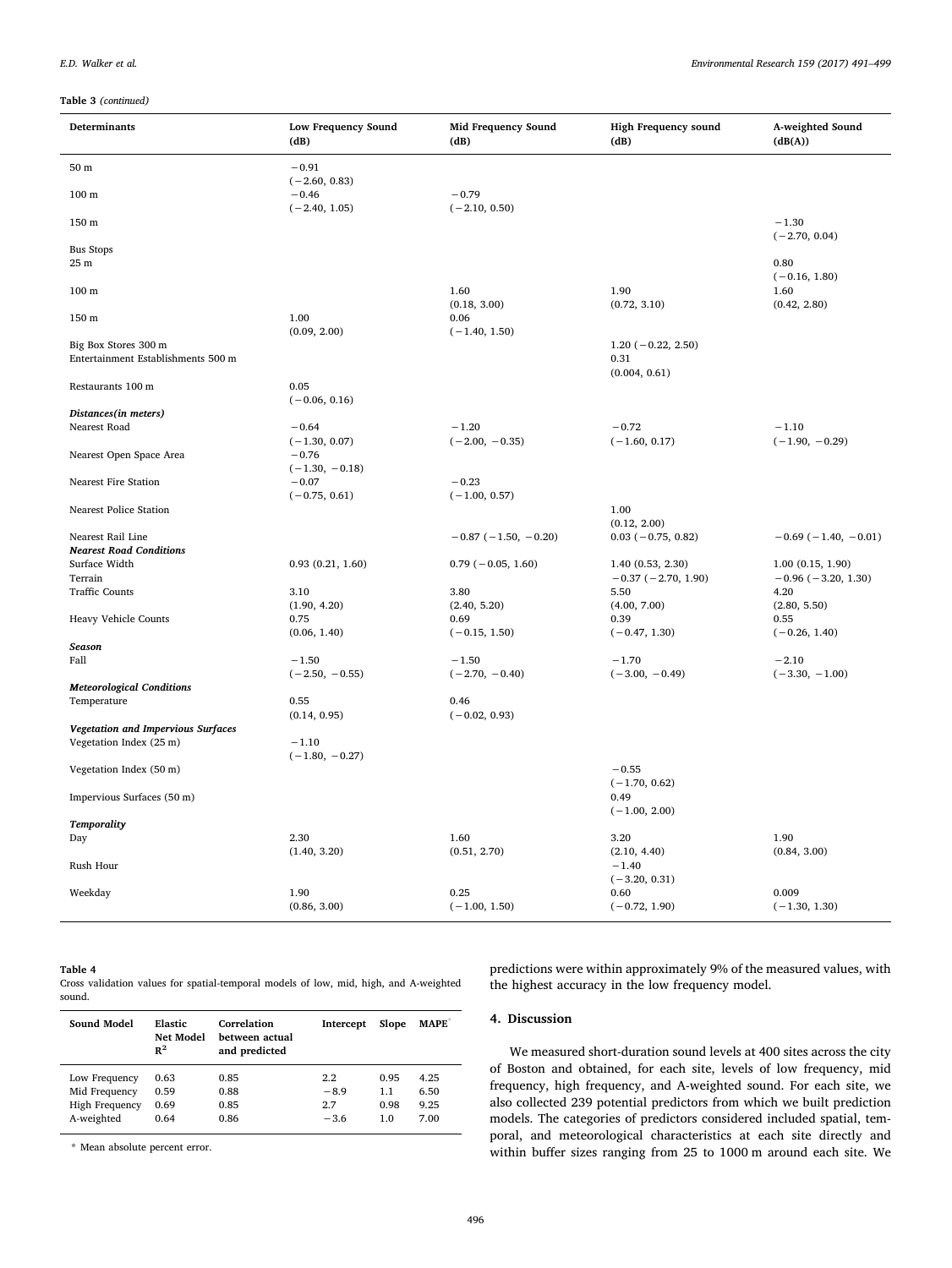used an elastic net variable selection approach to build individual statistical prediction models of the different sound metrics, across the city of Boston. These models showed strong predictive ability and accuracy.

Our A-weighted model was similar to A-weighted spatial temporal models previously constructed for other cities. Like other A-weighted models, our elastic net selected model included transportation related predictors such as length of roads and bus lines within buffers; distance to road and rail lines; traffic volume, and vehicle mix ([Aguilera et al.,](#page-7-12) [2015; Goudreau et al., 2014; Zuo et al., 2014; Xie et al., 2011; Seto](#page-7-12) [et al., 2007\)](#page-7-12). Also similar to other models, land use—in particular residential, commercial, and industrial land use percentages within buffers, were also important predictors of A-weighted sound levels ([Goudreau et al., 2014; Zuo et al., 2014; Xie et al., 2011\)](#page-7-13).

Unlike previous models ([Aguilera et al., 2015; Goudreau et al.,](#page-7-12) [2014; Zuo et al., 2014; Xie et al., 2011; Seto et al., 2007](#page-7-12)), we considered predictors not—to our knowledge—previously examined. For land use, these included: open land use—defined as vacant land, idle agriculture, rock outcrops, and barren areas; recreational land use—defined as, ball fields, tennis courts, basketball courts, athletic tracks, ski areas, playgrounds, bike paths, swimming pools, and water parks; and forest land use. We were also able to consider the effect of spatial and meteorological variables not previously examined such as: temperature, wind speed, relative humidity, dew point temperature; distance to hospital with emergency centers, police stations, and fire stations; distance (and counts) to a finer classification of commercial land use specifically enumerating numbers of restaurants, big box stores, and entertainment establishments; impervious surfaces; and neighborhood demographics including age of residents, ethnicity, ownership status, age of housing stop, average tenure, education, and marital status. Of these variables, however, only transportation and forest land use were shown to be important statistically significant factors positively influencing Aweighted sound levels.

Also unlike previous studies, we were able to build spatial-temporal predictive models for low, mid, and high frequency sound. While most of these new variables did not predict levels of A-weighted sound, some of them were included in the elastic net frequency-specific models. Transportation land use was found to be a statistically significant predictor of both mid and high frequency sound. Industrial land use was found to uniquely influence low frequency sound. The effect estimate for temperature was strongest for low frequency sound. While not statistically significant, the percentage of impervious surfaces was positively associated with high frequency sound. Counts of restaurants within 100 m was associated with increases in low frequency sound, as was the presence of big box stores and entertainment establishments for high frequency sound. These findings support the potential importance of more finely defining commercial land use.

Comparing the modeled sound levels across the frequency spectrum to the typically modeled A-weighted sound provides us additional insight into how spatial, temporal, and meteorological variables influence not only sound levels, but contributions to that level by frequency. We observed, via our models that high frequency sound is the most sensitive frequency range to spatial and temporal predictors. [Goudreau et al.](#page-7-13) [\(2014\)](#page-7-13) in Montreal, Canada and [Xie et al. \(2011\)](#page-8-8) in Northwest, China both saw a decrease in A-weighted sound levels in the presences of increased vegetation, which was defined using the normalized difference vegetation index (NDVI) or buffer percentages of green space. In our models, vegetation was only associated with decreases in low-frequency sound. Such a finding suggests that green space may be a useful planning tool in communities inundated with low frequency sound sources. The closest vegetation-related land use variable found to be an important contributor to A-weighted sound was the percentage of forest land use, which was found to increase A-weighted sound. Given the makeup of the city of Boston, this result is unsurprising as forest land use is also usually near rail lines.

While we are not able to compare our low, mid, and high frequency sound models with other studies due to a paucity of previous research,

[Ross et al. \(2011\)](#page-8-9) did look at the impact of traffic on sound levels across the frequency spectrum at a single high traffic location in New York City. The influence of traffic volume with high frequency sound was observed in both of our studies. More recently, the evaluation of low frequency sound from road traffic was carried out in Pisa, Italy ([Ascari](#page-7-14) [et al., 2015](#page-7-14)). A-weighted levels, C-weighted levels, LC-A (C-weighted levels minus A-weighted levels) and spectra were calculated using 4 prediction methods, compared, and validated against on-site simple sound measurements. While the primary aim was to compare the prediction models, comparing average levels in their study to ours, our average A-weighted sound levels tended to be lower (60.7 dB(A) vs 72.9–23.4 dB(A) for modeled and measured levels, respectively). A comparison of sound levels across the frequency spectrum in our study and this study could be ascertained only visually and suggest that our levels were, for the most part, consistent with theirs.

Some coefficients are in the opposite direction than what was originally expected. For example, as the distance from both nearest police station and rail line increased so did high frequency sound. Also, high frequency sound was found to be lower during rush hour. In the case of distance to nearest police station, a monitoring site, on average, was about 1100 m away (Supplemental Table S2). It could be argued that while distance to nearest police station is an important variable—as indicated by its inclusion in the elastic net selected high frequency sound model—it appears to be confounded by an unmeasured variable. For nearest rail line, as the distance from nearest rail line decreases mid-frequency sound and A-weighted sound behave as expected but high frequency sound does not. Finally, for rush hour, while we expected sound levels to be higher than sound levels during the day, the result that high frequency sound levels were lower agreed with our observations of mostly idling traffic, which produced more sound in the lower frequencies.

Some important limitations of this study should be considered. First, we only measured sound at each location for 10 min, which may not be representative of longer term sound levels. Prior studies have shown that 5–10-min noise samples are temporally stable and can be representative of longer term averages when variables such as time of day are considered ([Allen et al., 2009; Lee et al., 2014](#page-7-15)). However, recently [Ragettli et al. \(2016\)](#page-8-10) showed that while short-term measurements are sufficient for areas dominated by road traffic, in communities engulfed with aircraft noise, one-week measurements should be taken. As a result, shorter monitoring time periods may not adequately capture the complete impact of variables we considered that may be time dependent (restaurants and entertainment establishments). Further, while we did measure sound levels overnight (12–5 a.m.), the number measurements were far fewer in comparison to other times of day due to safety issues (Supplemental Table S3). Therefore, we did not have the power to detect differences in finer grade time scales beyond day (7 a.m.–7 p.m.) and night (7 p.m.–7 a.m.). Despite this, our A-weighted model was relatively consistent with previous models where longer sampling periods were used. Future studies should look specifically at the appropriate sampling times for each sound metric. Finally, our models were constructed in urban areas and may not reflect sound levels in less urban areas.

Our study also has considerable strengths. To our knowledge, this is the first study to build spatial-temporal statistical models for low, mid, and high frequency ranges in an urban environment in North America and the first to use the elastic net approach to do so. Many of our spatial covariates were specified for buffer sizes ranging from 25 to 1000 m, resulting in the high correlation between such variables. The elastic net approach has the advantage of performing well in such cases. Our crossvalidation results do suggest that the elastic net selected linear regression models explained 59–69% of the variability associated with the linear relationship with selected predictors. This is consistent with in the predictive power of previously published models, with values ranging from 0.40 to 0.89 ([Goudreau et al., 2014](#page-7-13); [Aguilera et al., 2015](#page-7-12)). Further, correlations between predicted and observed were quite high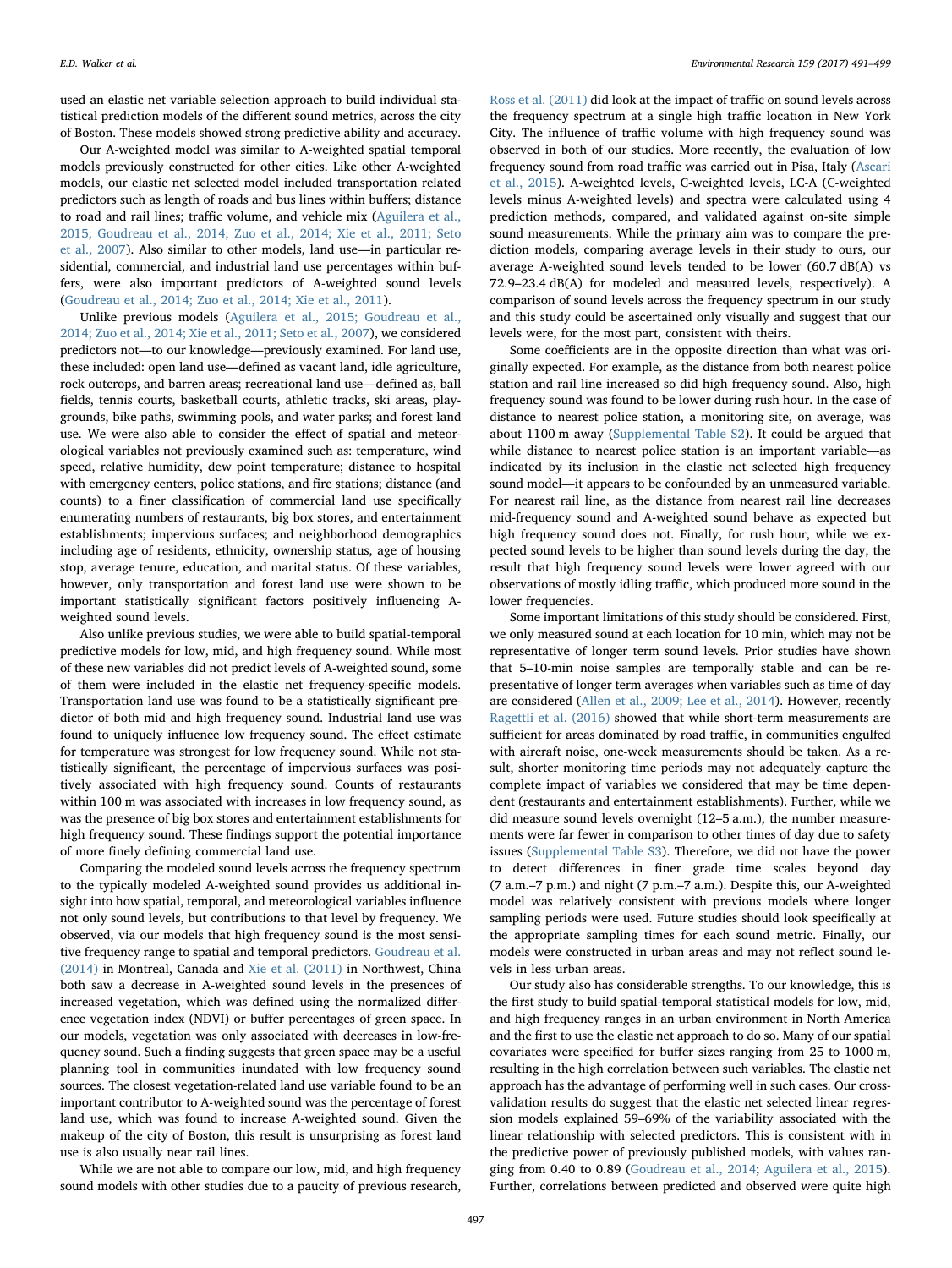(0.85 −0.86) and the MAPE suggested that on average, our models were off by at most 10%.

Second, this study provides important evidence concerning the relationship between sound levels across the frequency spectrum and the urban environment. These findings are important for a few reasons. First, we were able to identify potential key spatial and temporal drivers of sound frequency, which, in turn, can be used to assess if using only A-weighted measure fully captures the urban sound scape. Second, considering the frequency spectrum allows us to understand other characteristics of sound beyond its level, which may be important for determining the complete picture of how sound may be experienced by those residents exposed to it. Sound levels dominated by low frequencies are of great concern as they can may resonate with humans outside of the auditory system [\(Alves-Pereira and Castelo Branco,](#page-7-8) [2007\)](#page-7-8).

The perception by the body outside of the auditory system varies as the sound moves across the frequency spectrum. Vestibular and tactile organs, for example, are more sensitive to low frequencies [\(Alves-](#page-7-8)[Pereira and Castelo Branco, 2007](#page-7-8)). In occupational studies, both [Chang](#page-7-16) [et al. \(2009\)](#page-7-16) and [Liu et al. \(2016\)](#page-8-11) found that sound frequency at 4000 Hz may have the greatest effect on hypertension while Kumer et al. (2008) found that roughly a third of workers exposed to noise frequencies ranging from 350 to 700 Hz had cardiovascular problems. In a general population study, [Chang et al. \(2014\)](#page-7-9) observed an increasing trend in the prevalence of hypertension by exposure to ambient road traffic noise at 63, 125, and 1000 Hz. Experimentally, panel studies have found increased salivary cortisol levels and decreased heart rate variability in individuals exposed to low-frequency noise in the ranges between 31.5 and 125 Hz ([Persson Waye et al., 2003](#page-8-1); [Walker](#page-8-3) [et al., 2016](#page-8-3)).

Additionally, sound levels dominated by low frequencies can travel long distances without much loss of energy and can penetrate more easily through barriers, making them much more difficult to abate ([Berglund et al., 1996](#page-7-17)). While we only focused on sound in the ambient environment, in areas where low frequency sound dominates, the amount of ambient-to-indoor propagation may be substantial, suggesting that in such areas, residents, even while indoors, may still suffer from levels harmful to their health.

Finally, we considered a wide range of covariates not previously examined in sound exposure models. While many of these new considered variables did not have a statistically significant impact on the sound metric estimates, we believe that this information is still useful for researchers in the field.

## 5. Conclusions

To our knowledge, this is the first study to build spatial-temporal statistical models for low, mid, and high frequency ranges in an urban environment in North America and the first to do so using an elastic net approach. We identified key spatial and temporal predictors for low frequency, mid frequency, high frequency, and A-weighted sound in the city of Boston, MA, using an elastic net variable selection approach. Our Aweighted models were relatively consistent with previous models, which found that transportation related predictors (length of roads and bus lines within buffers; distance to road and rail lines; traffic volume, and vehicle mix) and land use (commercial, industrial, residential) were important contributors to sound levels. However, we also considered models across the frequency spectrum, which gave us additional insight into urban environmental predictors of a sound's frequency. When taking into consideration a sound's frequency predictors such as temperature, vegetation, counts of entertainment establishments, impervious surfaces, and vehicle mix are also important predictors—especially for high frequency sound.

Further, previous epidemiological studies have traditionally used only the A-weighted sound pressure level to assess the relationship between sound levels and negative health outcomes. By constructing these predictive models for low, mid, and high frequency sound, future

steps would entail using these additional metrics in epidemiological analyses to determine if consideration of a sound's character better predicts a sound's impact on human health.

## Competing financial interests declaration

All authors declare that they have no competing financial interests.

# Acknowledgements

Erica Walker was supported by a NIH Pre-Doctoral Environmental Epidemiology Training Grant (T32ES007069). Erica Walker and Jaime Hart were supported by the Harvard-NIEHS Center (NIH grant P30ES000002). Trang VoPham was supported by the NCI Training Program in Cancer Epidemiology (T32 CA009001).

# Appendix A. Supporting information

Supplementary data associated with this article can be found in the online version at [http://dx.doi.org/10.1016/j.envres.2017.08.034.](http://dx.doi.org/10.1016/j.envres.2017.08.034)

#### References

- <span id="page-7-12"></span>Aguilera, I., Foraster, M., Basagaña, X., Corradi, E., Deltell, A., Morelli, Slama, R., 2015. Application of land use regression modelling to assess the spatial distribution of road traffic noise in three European cities. J. Expo. Sci. Environ. Epidemiol. 25 (1), 97–105. <http://dx.doi.org/10.1038/jes.2014.61>.
- <span id="page-7-15"></span>Allen, R.W., Davies, H., Cohen, M.A., Mallach, G., Kaufman, J.D., Adar, S.D., 2009. The spatial relationship between traffic-generated air pollution and noise in 2 US cities. Environ. Res. 109 (3), 334–342. [http://dx.doi.org/10.1016/j.envres.2008.12.006.](http://dx.doi.org/10.1016/j.envres.2008.12.006)
- <span id="page-7-8"></span>Alves-Pereira, M., Castelo Branco, N., 2007. Vibroacoustic disease: biological effects of infrasound and low-frequency noise explained by mechanotransduction cellular signaling. Progr. Biophys. Mol. Biol. 93 (1–3), 256–279. [http://dx.doi.org/10.1016/j.](http://dx.doi.org/10.1016/j.pbiomolbio.2006.07.011) [pbiomolbio.2006.07.011](http://dx.doi.org/10.1016/j.pbiomolbio.2006.07.011).
- <span id="page-7-0"></span>[Anthrop, D., 1970. The noise crisis. Univ. Tor. Law J. 20 \(1\), 1](http://refhub.elsevier.com/S0013-9351(17)31273-2/sbref4)–17.
- <span id="page-7-14"></span>[Ascari, E., Licitra, G., Teti, L., Cerchiai, M., 2015. Low frequency noise impact from road](http://refhub.elsevier.com/S0013-9351(17)31273-2/sbref5) traffic according to diff[erent noise prediction methods. Sci. Total Environ. 505,](http://refhub.elsevier.com/S0013-9351(17)31273-2/sbref5) 658–[669](http://refhub.elsevier.com/S0013-9351(17)31273-2/sbref5).
- <span id="page-7-3"></span>Babisch, W., Beule, B., Schust, M., Kersten, N., Ising, H., 2005. Traffic noise and risk of myocardial infarction. Epidemiology 16 (1), 33–40. [http://dx.doi.org/10.1097/01.](http://dx.doi.org/10.1097/01.ede.0000147104.84424.24) [ede.0000147104.84424.24.](http://dx.doi.org/10.1097/01.ede.0000147104.84424.24)
- <span id="page-7-10"></span>[Bell, L.H., Bell, D.H., 1993. Industrial Noise Control: Fundamentals and Applications.](http://refhub.elsevier.com/S0013-9351(17)31273-2/sbref7) [Marcel Dekker, Inc., New York City, New York](http://refhub.elsevier.com/S0013-9351(17)31273-2/sbref7).
- <span id="page-7-17"></span>Berglund, B., Hassmen, P., Job, R.F., 1996. Sources and effects of low-frequency noise. J. Acoust. Soc. Am. 99 (5), 2985–3002. <http://dx.doi.org/10.1121/1.414863>.
- <span id="page-7-2"></span>Bluhm, G.L., Berglind, N., Nordling, E., Rosenlund, M., 2007. Road traffic noise and hypertension. Occup. Environ. Med. 64 (2), 122–126. [http://dx.doi.org/10.1136/](http://dx.doi.org/10.1136/oem.2005.025866) [oem.2005.025866](http://dx.doi.org/10.1136/oem.2005.025866).
- Bodin, T., Albin, M., Ardo, J., Stroh, E., Ostergren, P.-O., Bjork, J., 2009. Road traffic noise and hypertension: results from a cross-sectional public health survey in southern Sweden. Environ. Health 8 (1), 38–47. [http://dx.doi.org/10.1186/1476-](http://dx.doi.org/10.1186/1476-069X-8-38) [069X-8-38](http://dx.doi.org/10.1186/1476-069X-8-38).
- <span id="page-7-16"></span>Chang, T.-Y., Lai, Y.-A., Hsieh, H.-H., Lai, J.-S., Liu, C.S., 2009. Effects of environmental noise exposure on ambulatory blood pressure in young adults. Environ. Res. 109 (7), 900–905. [http://dx.doi.org/10.1016/j.envres.2009.05.008.](http://dx.doi.org/10.1016/j.envres.2009.05.008)
- <span id="page-7-9"></span>Chang, T.-Y., Beelen, R., Li, S.-F., Chen, Ti, Lin, Y.-J., Bao, B.-Y., Liu, C.-S., 2014. Road traffic noise frequency and prevalent hypertension in Taichung, Taiwan: a crosssectional study. Environ. Health 13 (37). [http://dx.doi.org/10.1186/1476-069X-](http://dx.doi.org/10.1186/1476-069X-13-37)[13-37.](http://dx.doi.org/10.1186/1476-069X-13-37)
- <span id="page-7-6"></span>Correia, A.W., Peters, J.L., Levy, J.I., Melly, S., Dominici, F., 2013. Residential exposure to aircraft noise and hospital admissions for cardiovascular diseases: multi-airport retrospective study. Br. Med. J. 347, f5561. [http://dx.doi.org/10.1136/bmj.f5561.](http://dx.doi.org/10.1136/bmj.f5561)
- <span id="page-7-4"></span>Floud, S., Vigna-Taglianti, F., Hansell, A., Blangiardo, M., Houthuijs, D., Breugelmans, O., Jarup, L., 2011. Medication use in relation to noise from aircraft and road traffic in six European countries: results of the HYENA study. Occup. Environ. Med. 68 (7), 518–524. [http://dx.doi.org/10.1136/oem.2010.058586.](http://dx.doi.org/10.1136/oem.2010.058586)
- <span id="page-7-11"></span>[Gattorna, J.L., 1998. Strategic Supply Chain Alignment: Best Practice in Supply Chain](http://refhub.elsevier.com/S0013-9351(17)31273-2/sbref15) [Management. Gower, Hampshire, England](http://refhub.elsevier.com/S0013-9351(17)31273-2/sbref15).
- <span id="page-7-13"></span>Goudreau, S., Plante, C., Fournier, M., Brand, A., Roche, Y., Smargiassi, A., 2014. Estimation of spatial variations in urban noise levels with a land use regression model. Environ. Pollut. 3 (4), 48–58. <http://dx.doi.org/10.5539/ep.v3n4p48>.
- <span id="page-7-7"></span>[Gulliver, J., Morley, D., Vienneau, D., Fabbri, F., Bell, M., Goodman, P., Fecht, D., 2015.](http://refhub.elsevier.com/S0013-9351(17)31273-2/sbref17) [Development of an open-source road tra](http://refhub.elsevier.com/S0013-9351(17)31273-2/sbref17)ffic noise model for exposure assessment. [Environ. Model. Softw. 74, 183](http://refhub.elsevier.com/S0013-9351(17)31273-2/sbref17)–193.
- <span id="page-7-5"></span>Hansell, A.L., Blangiardo, M., Fortunato, L., Floud, S., de Hoogh, K., Fecht, D., Beale, L., 2013. Aircraft noise and cardiovascular disease near Heathrow airport in London: small area study. Br. Med. J. 347. <http://dx.doi.org/10.1136/bmj.f5432>.
- <span id="page-7-1"></span>Haralabidis, A.S., Dimakopoulou, K., Vigna-Taglianti, F., Giampaolo, M., Borgini, A., Dudley, M.-L., Jarup, L., 2008. Acute effects of night-time noise exposure on blood